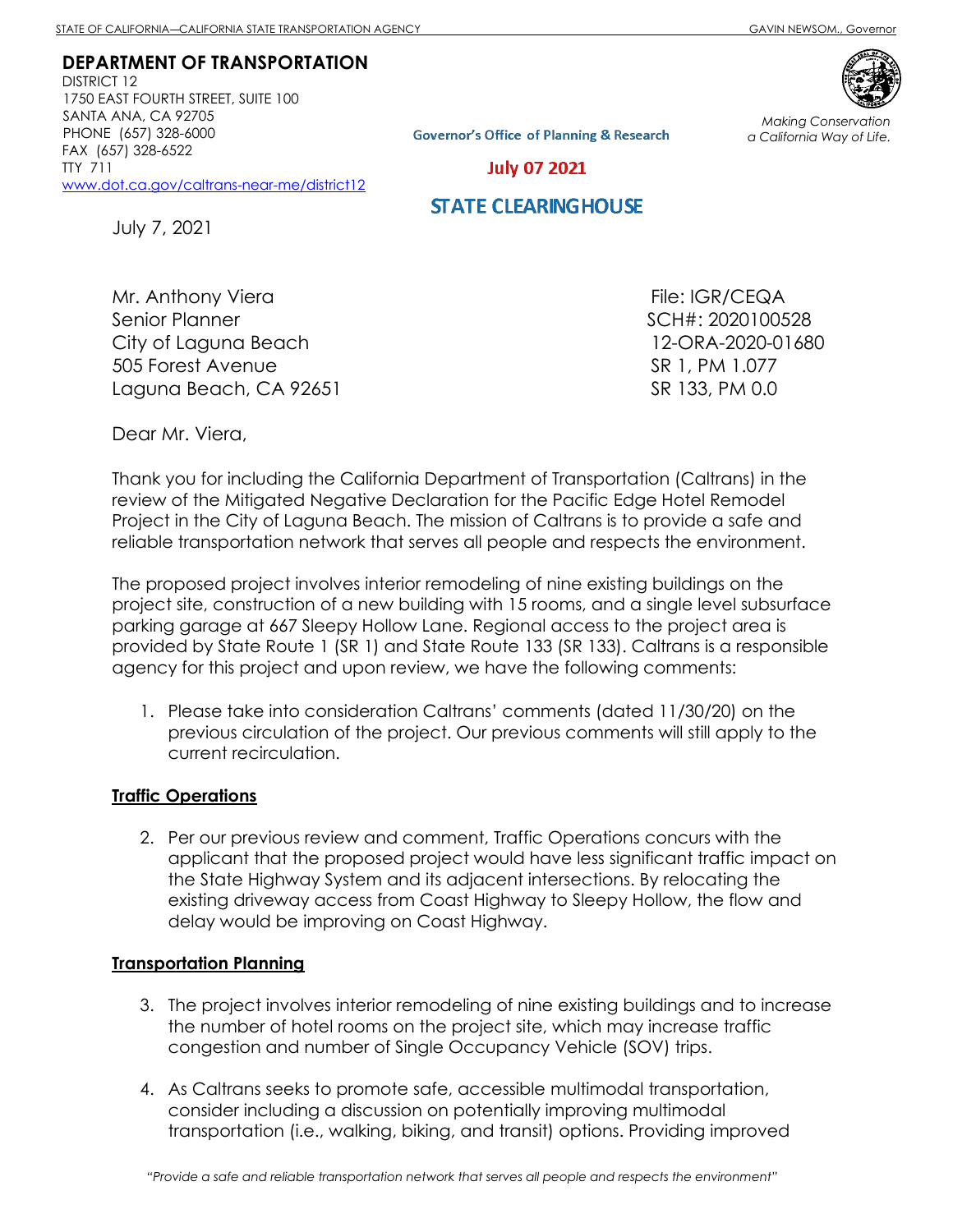multimodal connections to the project can improve public health and encourage visitors to utilize alternative transportation options, thus reducing Greenhouse Gas (GHG) emissions, congestion, and Vehicle Miles Traveled (VMT) per SB 743.

- 5. During construction, please ensure that appropriate detours and safety measures are in place that prioritize the mobility, access, and safety of bicyclists, pedestrians, and transit users. If adjacent sidewalks or bike lanes need to be closed during construction, please ensure that closures and detours are clearly signed.
- 6. Please coordinate with OCTA and ensure that construction will not interfere with any transit services within the project area.
- 7. Consider including a discussion on general transportation safety improvements, especially for vulnerable users such as bicyclists and pedestrians.
- 8. Caltrans supports the project's inclusion of bicycle parking. Bike parking should be installed a minimum of 24" away from walls and other objects (e.g. trash cans, plants, etc.). Also, consider bike parking designs that accommodate different types of bikes (e.g. cargo bike, electric bike, bike with trailer).

For additional guidance on providing functional bike parking, see the attached "Essentials of Bike Parking" guidance created by the Association of Pedestrian and Bicycle Professionals (link to online PDF: [https://www.apbp.org/Publications\)](https://www.apbp.org/Publications).

## **Freight**

9. Please consider including a discussion on incorporating designated areas/parking for freight delivery, package, and transportation network company's pickup and drop-off.

### **Encroachment Permit**

10. Any project work proposed in the vicinity of the State Right-of-Way (ROW) would require an encroachment permit and all environmental concerns must be adequately addressed. If the environmental documentation for the project does not meet Caltrans's requirements for work done within State ROW, additional documentation would be required before approval of the encroachment permit. Please coordinate with Caltrans to meet requirements for any work within or near State ROW. For specific details for Encroachment Permits procedure, please refer to the Caltrans's Encroachment Permits Manual at: <http://www.dot.ca.gov/hq/traffops/developserv/permits/>